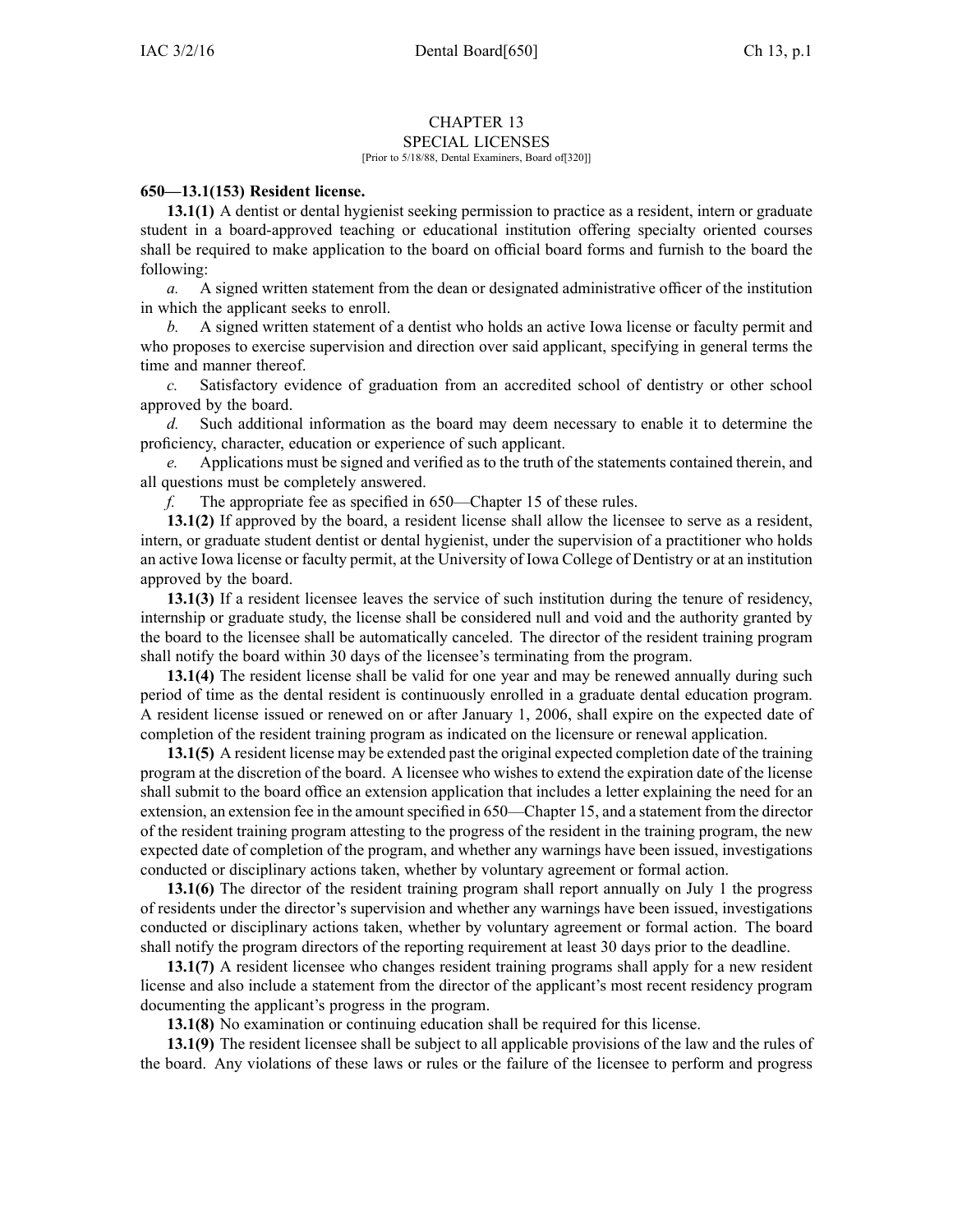satisfactorily or receive effective supervision as determined by the board shall be grounds for revocation of the license after proper notice and hearing.

This rule is intended to implement Iowa Code section [153.22](https://www.legis.iowa.gov/docs/ico/section/153.22.pdf). [**ARC 0265C**, IAB 8/8/12, effective 9/12/12]

## **650—13.2(153) Dental college and dental hygiene program faculty permits.**

**13.2(1)** The board may issue <sup>a</sup> faculty permit entitling the holder to practice dentistry or dental hygiene as <sup>a</sup> faculty member within the University of Iowa College of Dentistry or <sup>a</sup> dental hygiene program and affiliated teaching facilities.

**13.2(2)** The dean of the college of dentistry or chairperson of <sup>a</sup> dental hygiene program shall certify to the board or the dental hygiene committee those bona fide members of the college's or <sup>a</sup> dental hygiene program's faculty who are not licensed to practice dentistry or dental hygiene in Iowa. Any faculty member so certified shall, prior to commencing duties in the college of dentistry or <sup>a</sup> dental hygiene program, make on official board forms written application to the board or the dental hygiene committee for <sup>a</sup> permit and shall provide the following:

*a.* The nonrefundable application fee, plus the fee for the evaluation of the fingerprint packet and the criminal history background checks by the Iowa division of criminal investigation (DCI) and the Federal Bureau of Investigation (FBI), as specified in 650—Chapter 15.

*b.* Information regarding the professional qualifications and background of the applicant.

*c.* A completed fingerprint packet to facilitate the criminal history background checks by the DCI and FBI.

*d.* If the applicant is licensed by another jurisdiction, the applicant shall furnish evidence from the board of dental examiners of that jurisdiction that the applicant is licensed in good standing and has not been the subject of final or pending disciplinary action.

*e.* A statement disclosing and explaining any disciplinary actions, investigations, complaints, malpractice claims, judgments, settlements, or criminal charges, including the results of <sup>a</sup> self-query of the National Practitioners Data Bank (NPDB) and the Healthcare Integrity and Protection Data Bank (HIPDB).

*f.* A statement:

(1) Confirming that the applicant possesses <sup>a</sup> valid certificate from <sup>a</sup> nationally recognized course in cardiopulmonary resuscitation (CPR) that included <sup>a</sup> "hands-on" clinical component;

(2) Providing the expiration date of the CPR certificate; and

(3) Acknowledging that the CPR certificate will be retained and made available to board office staff as par<sup>t</sup> of routine auditing and monitoring.

*g.* Such additional information as the board may deem necessary to enable it to determine the character, education or experience of such applicant.

*h.* Applications must be signed and verified as to the truth of the statements contained therein and include required credentials and documents, and all questions must be completely answered.

*i.* Evidence of successful completion of the jurisprudence examination administered by the Iowa dental board.

**13.2(3)** A faculty permit shall expire on August 31 of every even-numbered year and may, at the sole discretion of the board, be renewed on <sup>a</sup> biennial basis.

**13.2(4)** The appropriate fee as specified in 650—Chapter 15 of these rules shall be paid for renewal of the faculty permit. A faculty permit holder who fails to renew by the expiration date of the permit shall be assessed <sup>a</sup> late fee in accordance with 650—14.4(147,153,272C).

**13.2(5)** The faculty permit shall be valid only so long as the holder remains <sup>a</sup> member of the faculty of the college of dentistry or member of the faculty of <sup>a</sup> dental hygiene program in Iowa and shall subject the holder to all provisions of the law regulating the practice of dentistry and dental hygiene in this state.

**13.2(6)** Faculty permit holders are required to obtain 30 hours of continuing education in accordance with the guidelines in  $650$ —Chapter 25 for renewal of the faculty permit.

**13.2(7)** To renew the permit, faculty permit holders shall submit <sup>a</sup> statement: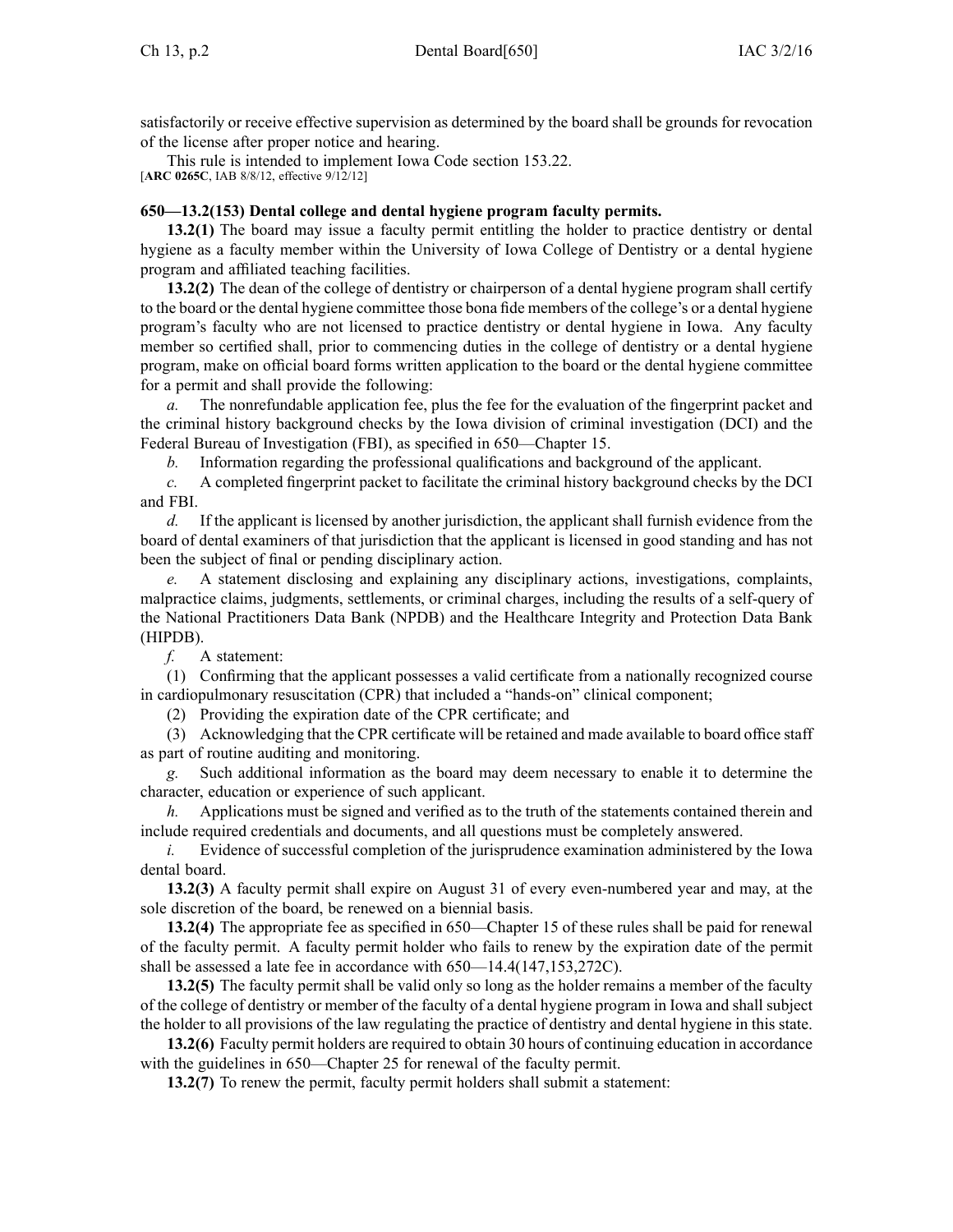*a.* Confirming that the applicant possesses <sup>a</sup> valid certificate from <sup>a</sup> nationally recognized course in cardiopulmonary resuscitation (CPR) that included <sup>a</sup> "hands-on" clinical component;

*b.* Providing the expiration date of the CPR certificate; and

*c.* Acknowledging that the CPR certificate will be retained and made available to board office staff as par<sup>t</sup> of routine auditing and monitoring.

**13.2(8)** Application for issuance of <sup>a</sup> dental hygiene program faculty permit shall be made to the dental hygiene committee for consideration and recommendation to the board pursuan<sup>t</sup> to 650—Chapter 1.

This rule is intended to implement Iowa Code section [153.37](https://www.legis.iowa.gov/docs/ico/section/153.37.pdf). [**ARC 9218B**, IAB 11/3/10, effective 12/8/10; **ARC 0265C**, IAB 8/8/12, effective 9/12/12]

**650—13.3(153) Temporary permit.** The board may issue <sup>a</sup> temporary permit authorizing the permit holder to practice dentistry or dental hygiene on <sup>a</sup> short-term basis in Iowa at <sup>a</sup> specific location or locations to fulfill an urgen<sup>t</sup> need, to serve an educational purpose, or to provide volunteer services. A temporary permit may be granted on <sup>a</sup> case-by-case basis.

**13.3(1)** General provisions.

*a.* The temporary permit is intended for dentists and dental hygienists with short-term assignments in Iowa that fulfill an urgen<sup>t</sup> need, serve an educational purpose, or provide volunteer services, and clearly have no long-term implications for licensure. If the need changes or if the permit holder wishes to continue in short-term assignments in other Iowa locations, the permit holder is expected to seek permanen<sup>t</sup> licensure. A temporary permit is not meant as <sup>a</sup> way to practice before <sup>a</sup> permanen<sup>t</sup> license is granted or as <sup>a</sup> means to practice because the applicant does not fulfill the requirements for permanen<sup>t</sup> licensure.

*b.* The board may issue <sup>a</sup> temporary permit authorizing the permit holder to practice at <sup>a</sup> specific location or locations in Iowa for <sup>a</sup> specified period up to three months.

*c.* Following expiration of the permit, <sup>a</sup> permit holder shall be required to obtain <sup>a</sup> new temporary permit or <sup>a</sup> permanen<sup>t</sup> license in order to practice dentistry or dental hygiene in Iowa.

*d.* A person may be issued not more than three temporary permits to fulfill an urgent need or serve an educational purpose.

*e.* The board may cancel <sup>a</sup> temporary permit if the permit holder has practiced outside the scope of the permit or for any of the grounds for which licensure may be revoked or suspended as specified in Iowa Code chapters [147](https://www.legis.iowa.gov/docs/ico/chapter/147.pdf), [153](https://www.legis.iowa.gov/docs/ico/chapter/153.pdf), and [272C](https://www.legis.iowa.gov/docs/ico/chapter/272C.pdf) and 650—30.4(147,153,272C). When cancellation of <sup>a</sup> permit is proposed, the board shall promptly notify the permit holder by sending <sup>a</sup> statement of charges and notice of hearing by certified mail to the last-known address of the permit holder. The provisions of 650—Chapter 51 shall govern <sup>a</sup> contested case proceeding following notice of intent to cancel the permit.

*f.* A temporary permit shall be displayed in the primary location of practice.

*g.* A temporary permit holder shall notify the board by written correspondence or through the board's online system of any change in name or mailing address within seven days of the change. A certified copy of <sup>a</sup> marriage license or <sup>a</sup> certified copy of court documents is required for proof of <sup>a</sup> name change.

**13.3(2)** Eligibility for <sup>a</sup> temporary permit to fulfill an urgen<sup>t</sup> need or serve an educational purpose. An application for <sup>a</sup> temporary permit shall be filed on the form provided by the board and must be completely answered, including required credentials and documents. An applicant for <sup>a</sup> temporary permit may submit an application online or on <sup>a</sup> paper form. To be eligible for <sup>a</sup> temporary permit to fulfill an urgen<sup>t</sup> need or serve an educational purpose, an applicant shall provide all of the following:

*a.* Satisfactory evidence of graduation with <sup>a</sup> DDS or DMD degree for applicants seeking <sup>a</sup> temporary permit to practice dentistry or satisfactory evidence of graduation from <sup>a</sup> dental hygiene school for applicants seeking <sup>a</sup> temporary permit to practice dental hygiene.

*b.* The nonrefundable application fee for <sup>a</sup> temporary permit to fulfill an urgen<sup>t</sup> need or serve an educational purpose as specified in 650—Chapter 15.

*c.* A statement: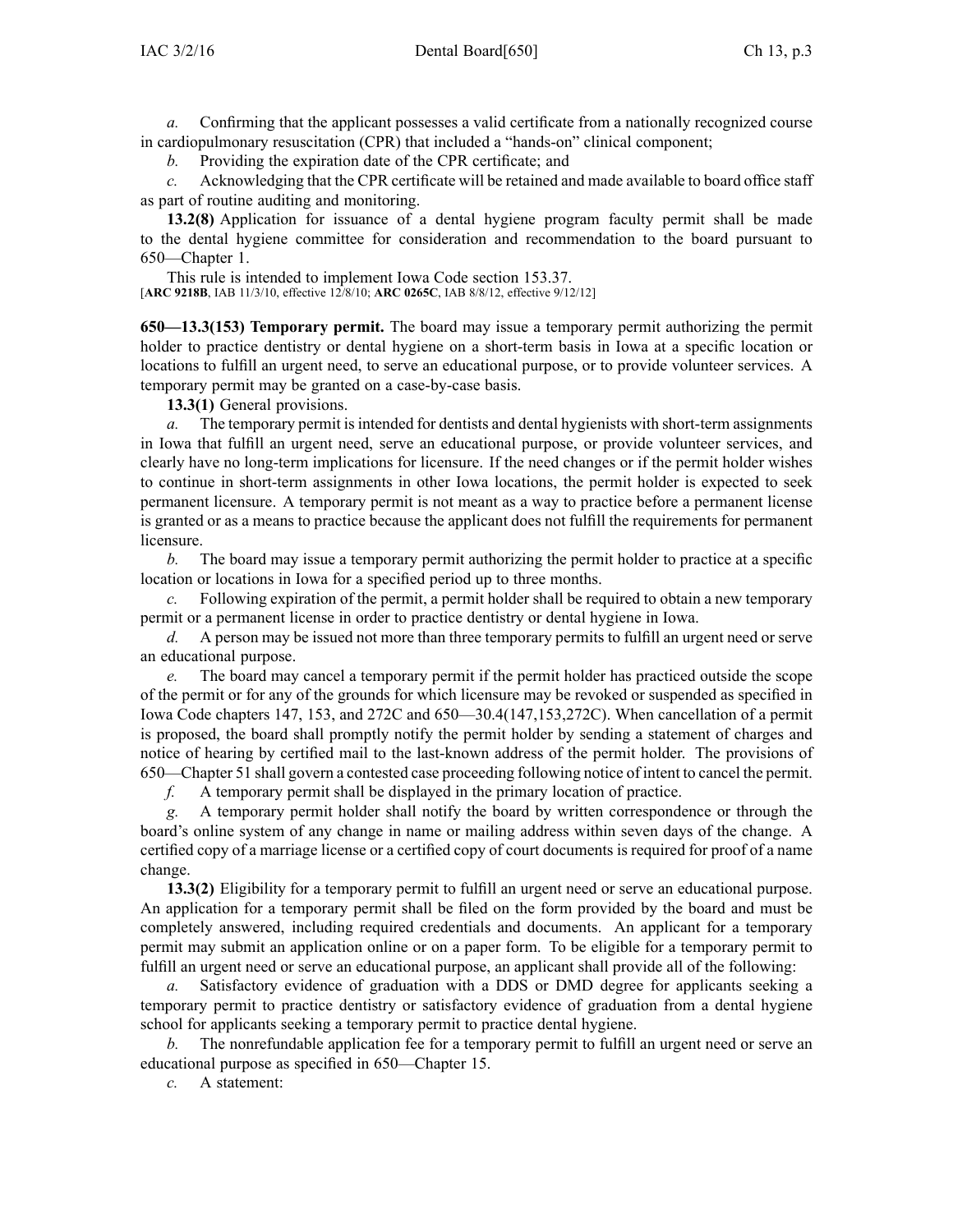(1) Confirming that the applicant possesses <sup>a</sup> valid certificate from <sup>a</sup> nationally recognized course in cardiopulmonary resuscitation (CPR) that included <sup>a</sup> "hands-on" clinical component;

(2) Providing the expiration date of the CPR certificate; and

(3) Acknowledging that the CPR certificate will be retained and made available to board office staff as par<sup>t</sup> of routine auditing and monitoring.

*d.* A statement disclosing and explaining any disciplinary actions, investigations, complaints, malpractice claims, judgments, settlements, or criminal charges against the applicant.

*e.* Certification from the state board of dentistry, or equivalent authority, from <sup>a</sup> state in which the applicant has been licensed for at least three years immediately preceding the date of application and evidence of having engaged in the practice of dentistry in thatstate for three yearsimmediately preceding the date of application or evidence of three years of practice satisfactory to the board. The applicant must also provide evidence that the applicant has not been the subject of final or pending disciplinary action.

*f.* Evidence from the appropriate examining board from each jurisdiction in which the applicant has ever held <sup>a</sup> license. At least one license must be issued on the basis of clinical examination.

*g.* A reques<sup>t</sup> for the temporary permit from those individuals or organizations seeking the applicant's services that establishes, to the board's satisfaction, the justification for the temporary permit, the dates the applicant's services are needed, and the location or locations where those services will be delivered.

**13.3(3)** Eligibility for <sup>a</sup> temporary permit to provide volunteer services.

*a.* A temporary permit to provide volunteer services is intended for dentists and dental hygienists who will provide volunteer services at <sup>a</sup> free or nonprofit dental clinic and who will not receive compensation for dental services provided. A temporary permit issued under this subrule shall be valid only at the location specified on the permit, which shall be <sup>a</sup> free clinic or <sup>a</sup> dental clinic for <sup>a</sup> nonprofit organization, as described under Section 501(c)(3) of the Internal Revenue Code.

*b.* An application for <sup>a</sup> temporary permit shall be filed on the paper form provided by the board. The application form will collect the name, address, and telephone number of the applicant, the location of the free clinic or dental clinic for <sup>a</sup> nonprofit organization, and the dates on which the volunteer services will be provided. The application form must be accompanied by each of the following:

(1) A verification of license (or substantially similar document) from the appropriate licensing board of the applicant's home jurisdiction.

(2) A statement:

1. Confirming that the applicant possesses <sup>a</sup> valid certificate from <sup>a</sup> nationally recognized course in cardiopulmonary resuscitation (CPR) that included <sup>a</sup> "hands-on" clinical component;

2. Providing the expiration date of the CPR certificate; and

3. Acknowledging that the CPR certificate will be retained and made available to board office staff as par<sup>t</sup> of routine auditing and monitoring.

(3) A statement disclosing and explaining any pending disciplinary actions or criminal charges against the applicant.

(4) A statement from the applicant seeking the temporary permit that the applicant shall practice only in <sup>a</sup> free dental clinic or dental clinic for <sup>a</sup> nonprofit organization and that the applicant shall not receive compensation directly or indirectly for providing dental services.

**13.3(4)** Dental hygiene committee review. The dental hygiene committee shall make recommendations to the board regarding the issuance or denial of any temporary permit to practice dental hygiene. The board's review of the dental hygiene committee's recommendation is subject to 650—Chapter 1.

**13.3(5)** Denial of temporary permit. The board may deny <sup>a</sup> temporary permit in accordance with 650—11.9(147,153) or, at the sole discretion of the board, for failure to justify the need for <sup>a</sup> temporary permit. The procedure for appealing the denial of <sup>a</sup> permit is set forth in 650—11.10(147).

**13.3(6)** A temporary permit holder shall be subject to and follow all rules and state laws pertaining to the practice of dentistry and dental hygiene in this state.

This rule is intended to implement Iowa Code section [153.19](https://www.legis.iowa.gov/docs/ico/section/153.19.pdf). [**ARC 0265C**, IAB 8/8/12, effective 9/12/12; **ARC 0984C**, IAB 9/4/13, effective 10/9/13]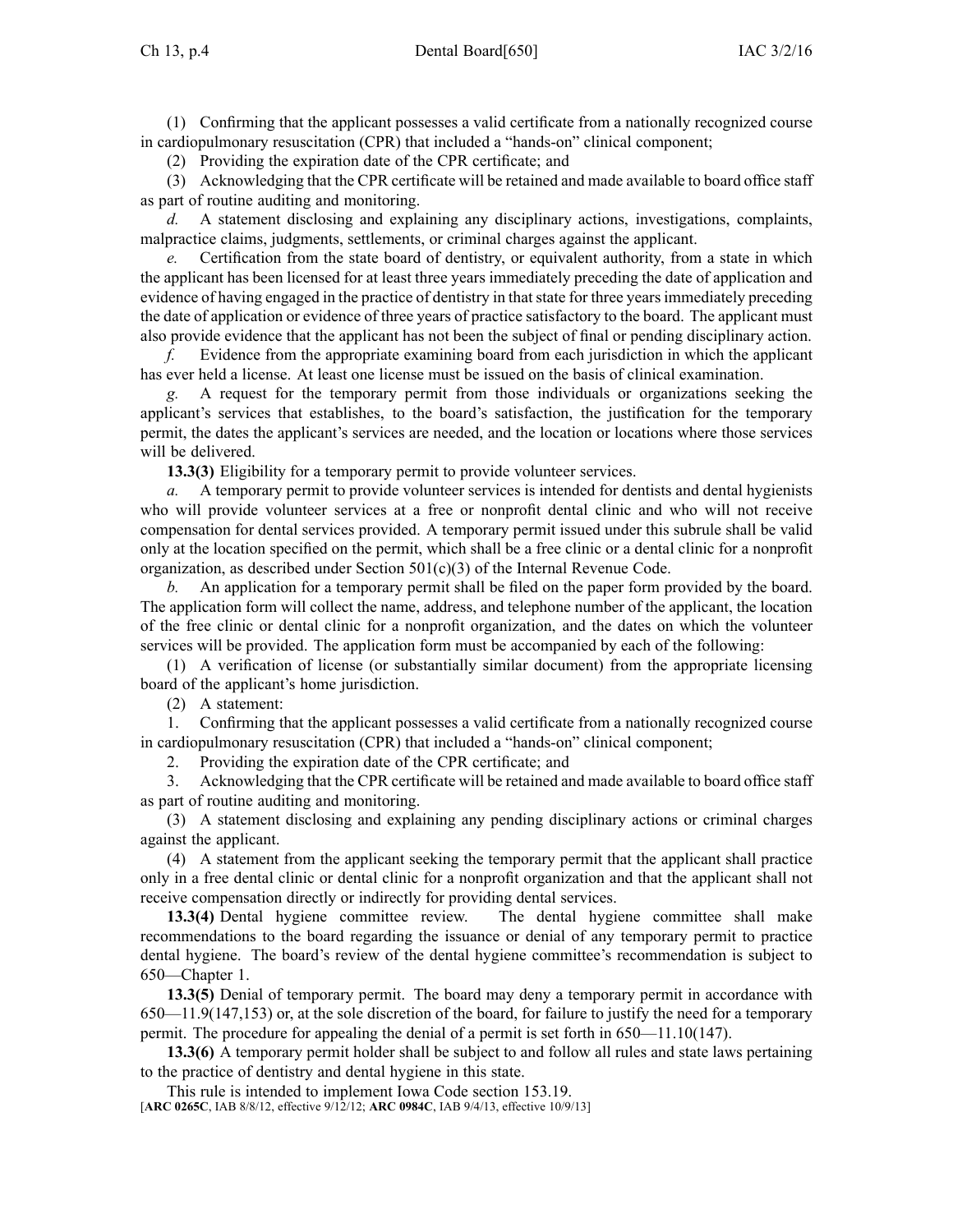**650—13.4(153) Retired volunteer license.** Upon application and qualification, the board may issue <sup>a</sup> retired volunteer license to <sup>a</sup> dentist or dental hygienist who has retired from the practice of dentistry or dental hygiene to enable the dentist or dental hygienist to provide volunteer dental or dental hygiene services without remuneration.

**13.4(1)** Applications for <sup>a</sup> retired volunteer license shall be made on forms provided by the board, which may include online applications, and must be complete. Incomplete applications will not be accepted.

**13.4(2)** Applications shall be filed with the board and must include:

- *a.* Satisfactory evidence that the applicant has retired from practice; and
- *b.* A statement disclosing and explaining any disciplinary actions or criminal charges, or both; and
- *c.* Satisfactory evidence demonstrating that:

(1) The applicant has held an active dental or dental hygiene license within the previous five years; or

(2) The applicant possesses sufficient knowledge and skill to practice safely and competently if the applicant has not held an active dental or dental hygiene license within the previous five years.

**13.4(3)** A person holding <sup>a</sup> retired volunteer license shall not practice unless an Iowa-licensed dentist with an active license is presen<sup>t</sup> at the location of practice at all times. Screenings and educational programs may be performed without the presence of an Iowa-licensed dentist with an active license, provided that all other board rules governing the respective practice in regards to supervision requirements and permitted scope of practice are met.

**13.4(4)** A person holding <sup>a</sup> retired volunteer license shall not charge <sup>a</sup> fee or receive compensation or remuneration in any form from any person or third-party payer, including but not limited to an insurance company, health plan, or state or federal benefit program.

**13.4(5)** An applicant who has surrendered, resigned, converted, or allowed <sup>a</sup> license to lapse or expire as the result of or in lieu of disciplinary action shall not be eligible for <sup>a</sup> retired volunteer license.

**13.4(6)** A retired volunteer license shall not be considered to be an active license to practice dentistry or dental hygiene and cannot be converted to any regular license type with active or inactive status.

**13.4(7)** A person holding <sup>a</sup> retired volunteer license is prohibited from delegating duties to other licensees or registrants and is prohibited from providing any level of supervision to other licensees or registrants. Licensees and registrants assisting persons with <sup>a</sup> retired volunteer license do so only under the delegation and supervision of the Iowa-licensed dentist with an active license who is required to be presen<sup>t</sup> at all times.

**13.4(8)** A person holding <sup>a</sup> retired volunteer license is prohibited from prescribing, administering, or dispensing prescription drugs and all controlled substances.

**13.4(9)** A person holding <sup>a</sup> retired volunteer license is subject to all rules and regulations governing the practice of dentistry or dental hygiene excep<sup>t</sup> those related to the paymen<sup>t</sup> of fees, license renewal, and continuing education.

**13.4(10)** The board shall not charge an application or licensing fee for issuance of <sup>a</sup> retired volunteer license.

**13.4(11)** A retired volunteer license is valid for 12 months from the date of issuance, at which time it expires and becomes invalid. A retired volunteer license holder whose license has become invalid is prohibited from the practice of dentistry or dental hygiene until <sup>a</sup> new retired volunteer license is issued.

**13.4(12)** The board may cancel <sup>a</sup> retired volunteer license if the holder has practiced outside the scope of the license or for any of the grounds for which licensure may be revoked or suspended as specified in Iowa Code chapters [147](https://www.legis.iowa.gov/docs/ico/chapter/147.pdf), [153](https://www.legis.iowa.gov/docs/ico/chapter/153.pdf), and [272C](https://www.legis.iowa.gov/docs/ico/chapter/272C.pdf) and 650—30.4(147,153,272C). When cancellation of <sup>a</sup> retired volunteer license is proposed, the board shall promptly notify the license holder by sending <sup>a</sup> statement of charges and notice of hearing by certified mail to the last-known address of the license holder or by personal service. The provisions of 650—Chapter 51 shall govern <sup>a</sup> contested case proceeding following notice of intent to cancel the license.

**13.4(13)** A person holding <sup>a</sup> retired volunteer license shall notify the board by written correspondence or through the board's online system of any change in name or home address within